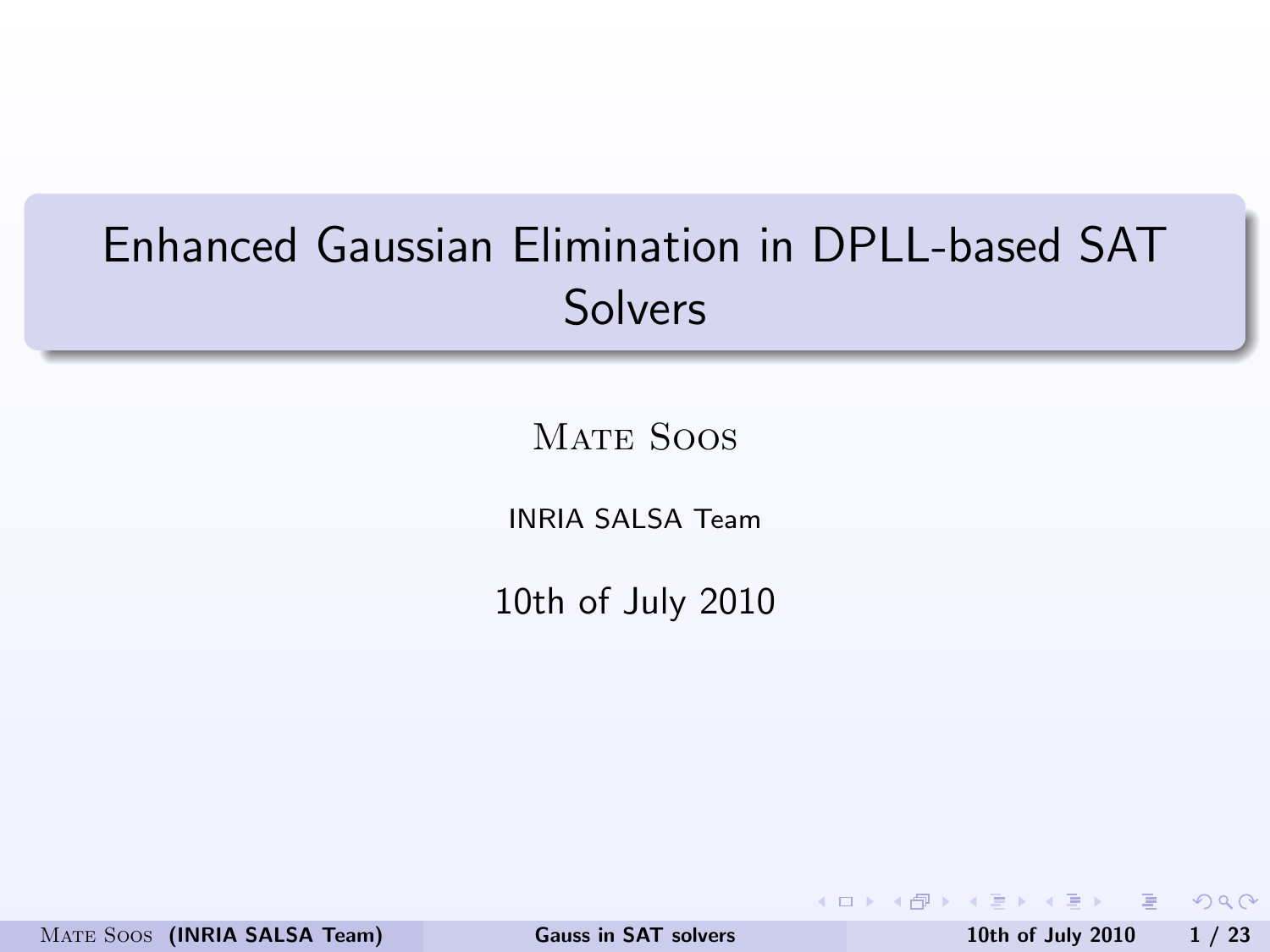### Table of Contents









MATE SOOS (INRIA SALSA Team) [Gauss in SAT solvers](#page-0-0) 10th of July 2010 2 / 23

 $OQ$ 

イロト イ押 トイヨ トイヨ トーヨー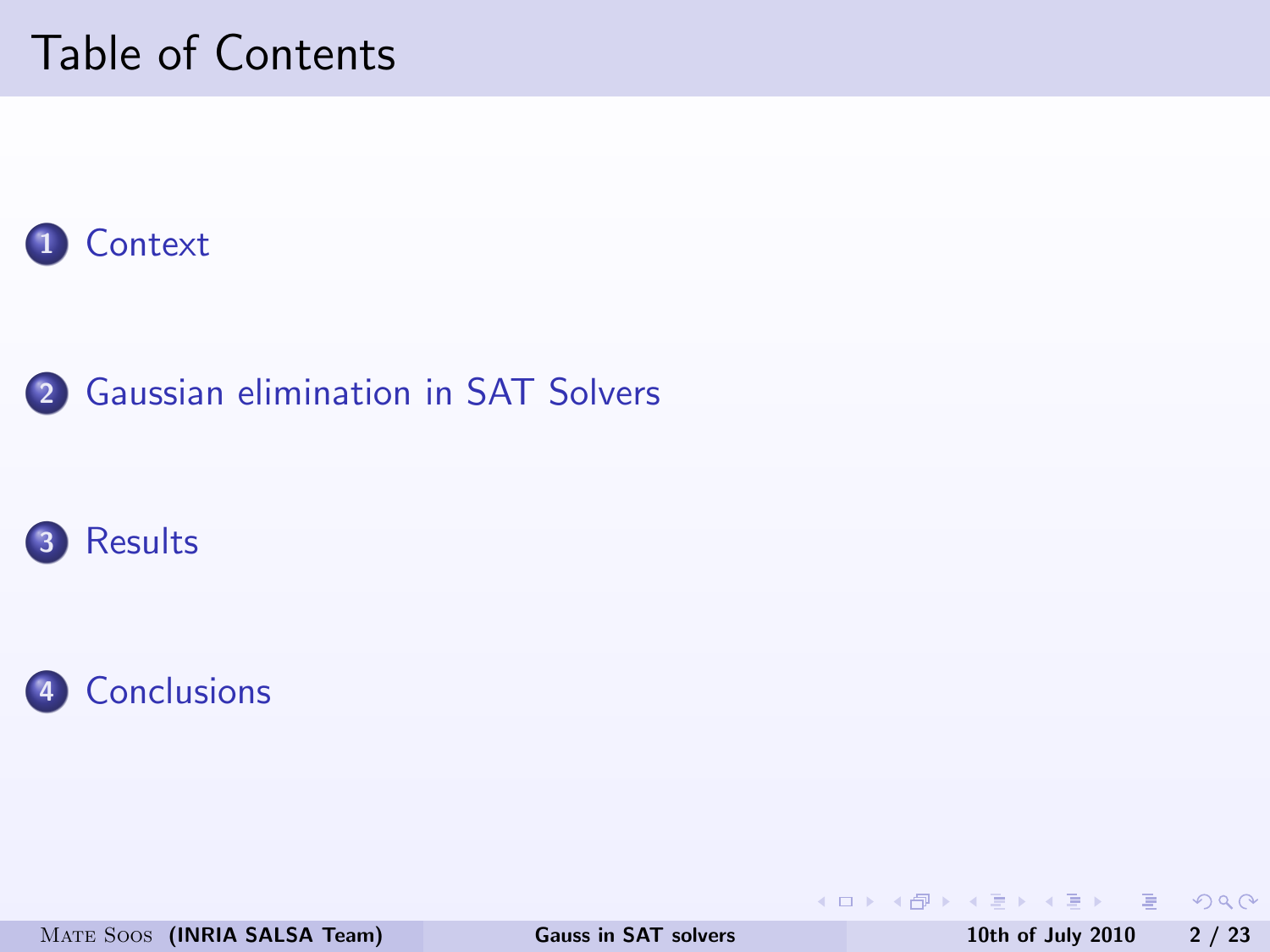### Outline

### **[Context](#page-2-0)**

- [Cryptographic problems](#page-4-0)
- [Gaussian elimination](#page-5-0)

### [Gaussian elimination in SAT Solvers](#page-7-0)

- [Datastructures, algorithms](#page-8-0)
- [Row and Column Elimination by XOR](#page-12-0)
- **[Independent sub-matrixes](#page-13-0)**
- [Skipping parts of matrix to treat](#page-15-0)

### **[Results](#page-18-0)**

 $\leftarrow$ 

目

<span id="page-2-0"></span> $200$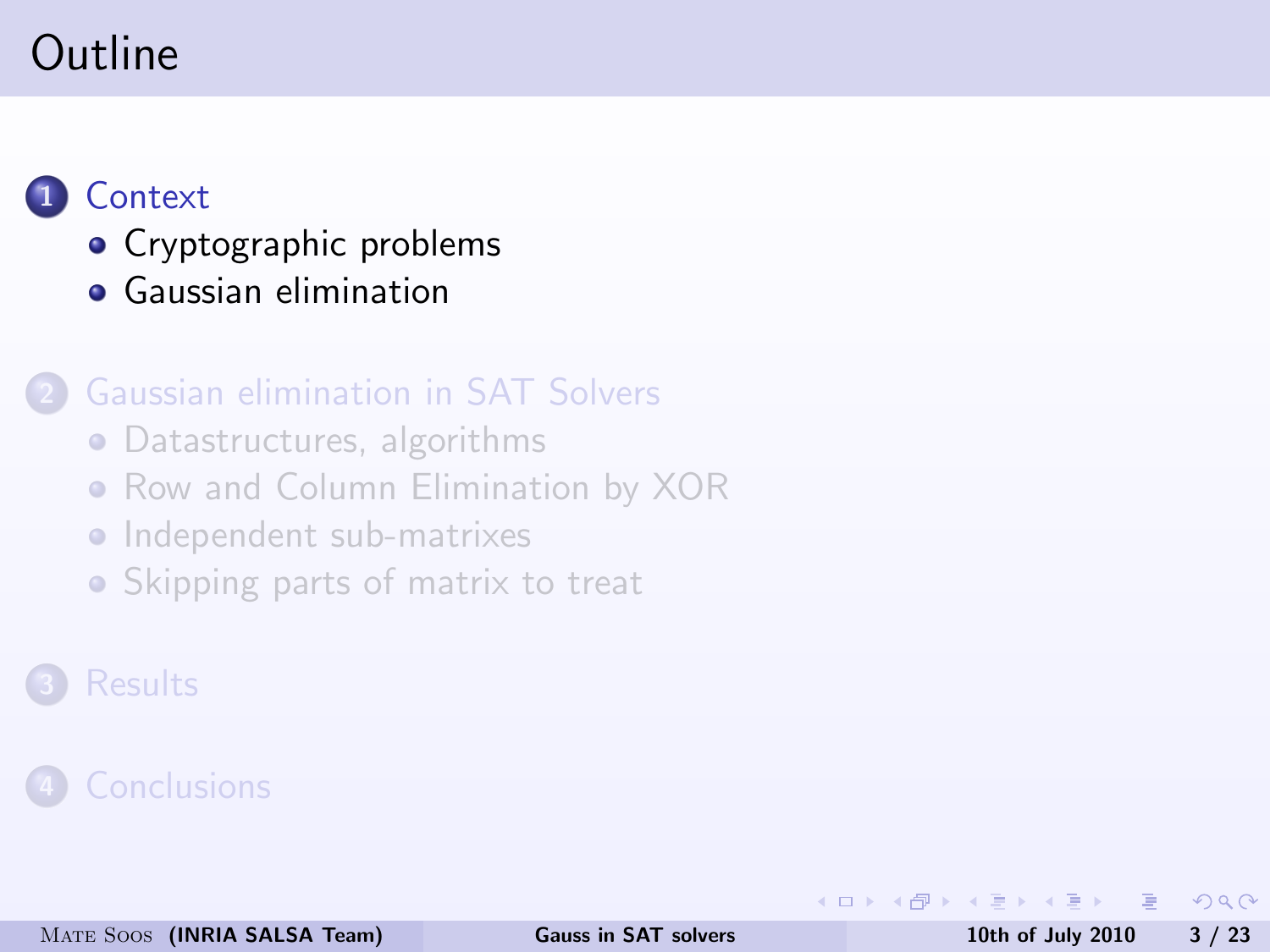### DPLL-based SAT solvers

### Solves a problem in CNF

CNF is an "and of or-s"

$$
\neg x_1 \lor \neg x_3 \qquad \neg x_2 \lor x_3 \qquad x_1 \lor x_2
$$

#### Uses DPLL $(\varphi)$  algorithm

- **1** If formula  $\varphi$  is trivial, return SAT/UNSAT
- $\bullet$  Picks a variable v to branch on

$$
\mathord{\text{\textbf{0}}} \ \ v := \mathtt{true}
$$

- $\bullet$  Simplifies formula to  $\varphi'$  and calls DPLL( $\varphi'$ )
- **6** if SAT, output SAT
- **6** if UNSAT,  $v := \mathtt{false}$
- $\bullet$  Simplifies formula to  $\varphi''$  and calls DPLL( $\varphi''$ )
- **8** if SAT, output SAT
- **9** if UNSAT, output UNSAT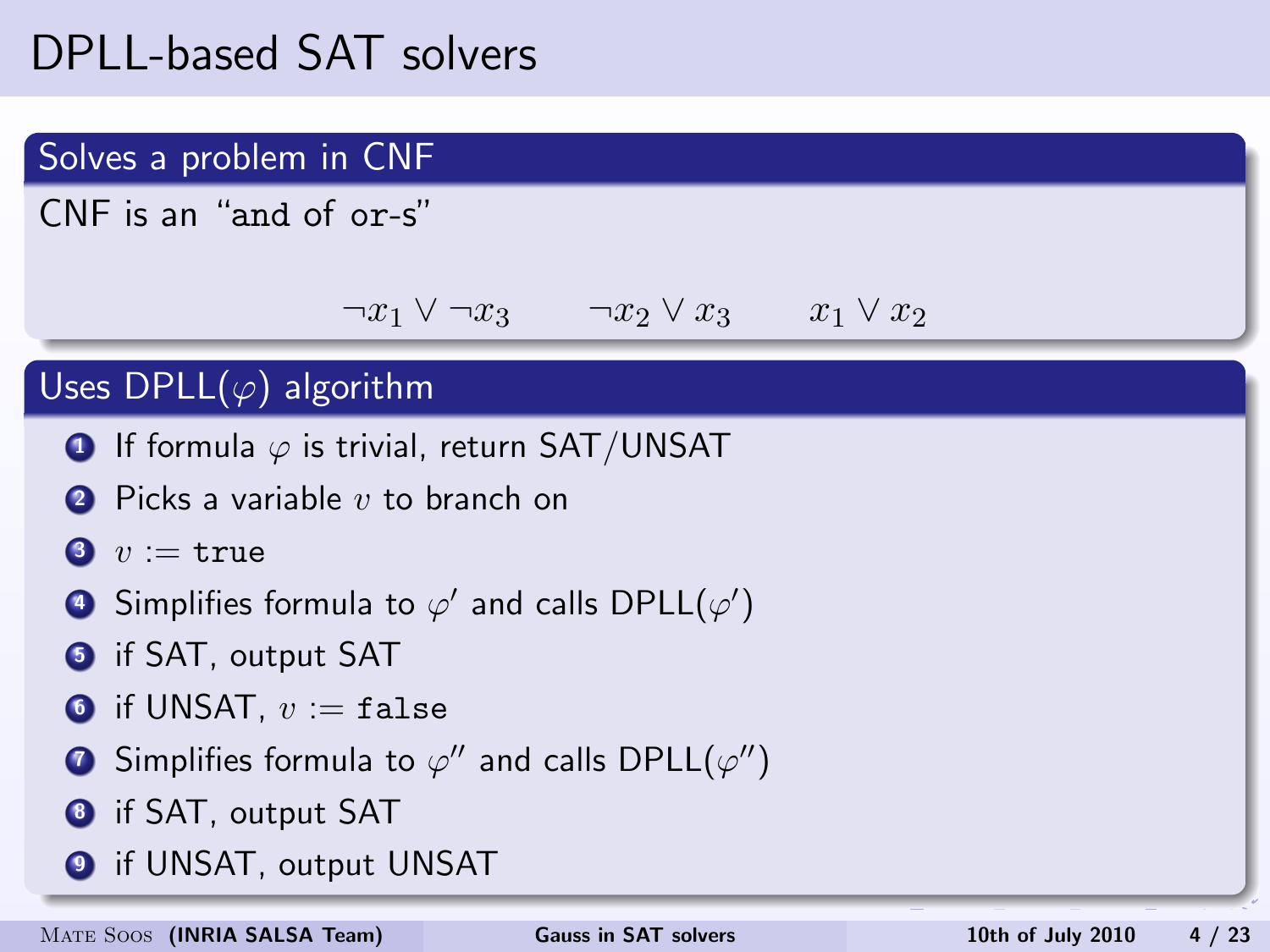## Cryptographic problems

Crypto problems are given in ANF

 $0 = ab \oplus b \oplus bc$ 

- $0 = a \oplus d \oplus c \oplus bd$
- $0 = bc \oplus cd \oplus bd$
- $0 = d \oplus ab \oplus 1$

### Methods to solve ANF

**Q** Put into matrix, Gauss eliminate:

|                 |                                             |                                                       |                             |                |                 |                 |             | ab bc $cd$ bd $a$ b $c$ d aug                     |
|-----------------|---------------------------------------------|-------------------------------------------------------|-----------------------------|----------------|-----------------|-----------------|-------------|---------------------------------------------------|
|                 |                                             | $\begin{bmatrix} 1 & 1 & 0 & 0 & 0 & 1 \end{bmatrix}$ |                             |                |                 | $\vert 0 \vert$ |             | $\begin{array}{ c c c } \hline 0 & 0 \end{array}$ |
| $\vert 0 \vert$ | $\begin{array}{ c c } \hline 0 \end{array}$ |                                                       | $0 \quad 1 \quad 1 \quad 0$ |                |                 |                 | $1 \quad 1$ | $\begin{array}{c} 0 \end{array}$                  |
|                 | $\begin{pmatrix} 0 & 1 \end{pmatrix}$       |                                                       | $1 \quad 1 \quad 0 \quad 0$ |                |                 | $\overline{0}$  |             | $\begin{bmatrix} 0 & 0 \end{bmatrix}$             |
| $\vert$ 1       | $\overline{0}$                              | $\cup$                                                | $\overline{0}$              | $\overline{0}$ | $\vert 0 \vert$ | $\theta$        | $1 \mid$    | $\mathbf{1}$                                      |

- 2 Convert to CNF. Notice: it's same as above. but  $ab = a \times b$  is included, and less info (rows) needed
- **3** Other methods (e.g. F4/F5)

- 3

<span id="page-4-0"></span> $\Omega$ 

∢ ロ ▶ ( 伊 ) ( ミ ) ( ミ )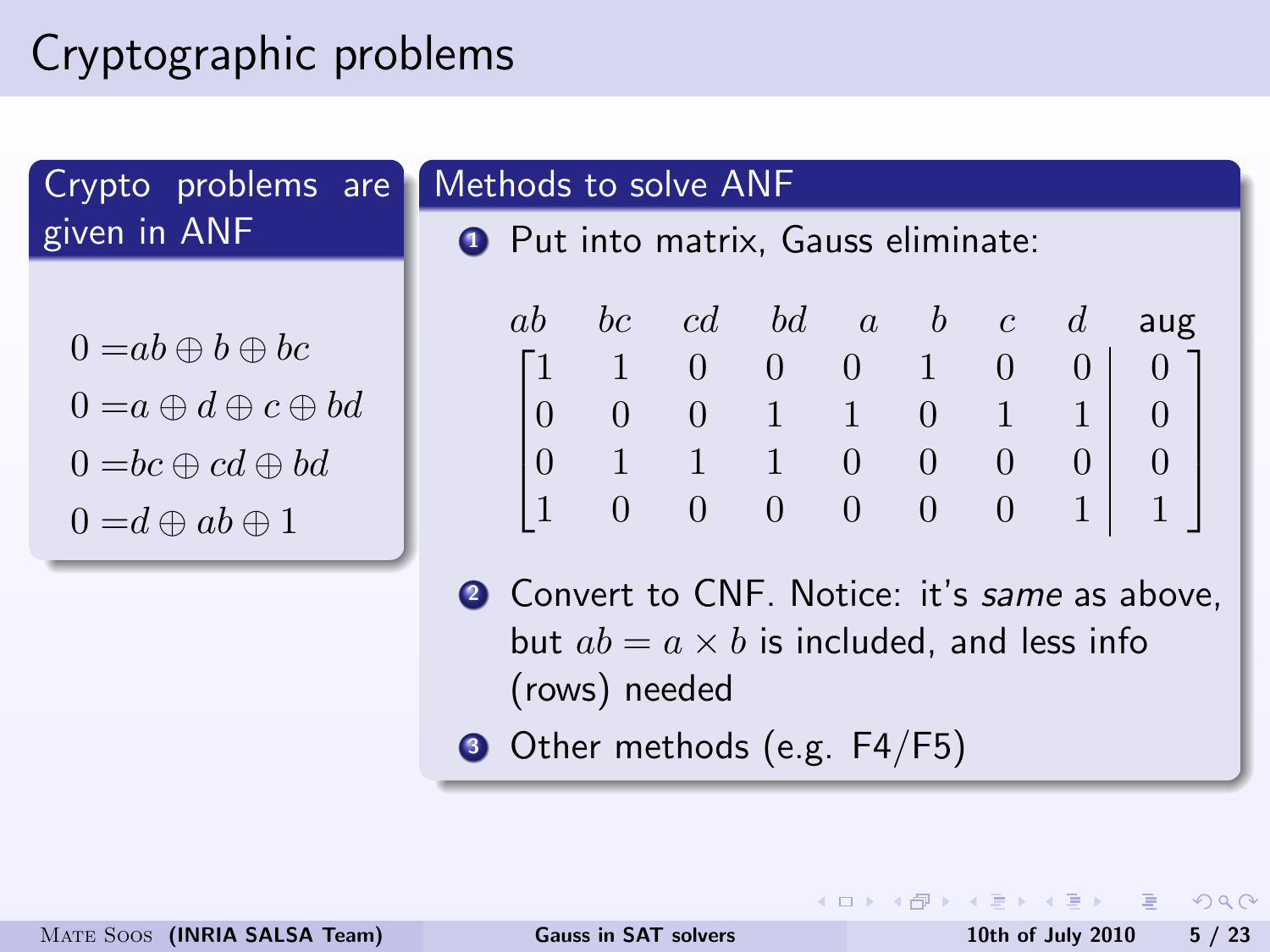## Gaussian elimination

#### Theory

- Solving a Gaussian elim. problem with DPLL-based SAT solvers is exponentially difficult
- Even though Gaussian elimination is poly-time
- $\rightarrow$  Theoretically, Gauss. elim in SAT solvers is useful

#### Practise

- Designers of SAT solvers have grown accustomed to solving worst-case exponential problems really fast
- But Gauss is different:

<span id="page-5-0"></span>

| Matrix size: $n \times n$ , MiniSat time (s) |  |                      |  |  |  |  |  |                                                    |                                       |  |  |
|----------------------------------------------|--|----------------------|--|--|--|--|--|----------------------------------------------------|---------------------------------------|--|--|
| 20                                           |  | 22 24 26 28 30 32 34 |  |  |  |  |  | -36                                                | 38                                    |  |  |
|                                              |  |                      |  |  |  |  |  | 0.02 0.09 0.22 0.8 1.84 8.2 30.9 90.0 331.3 1539.9 |                                       |  |  |
| • Practical usefulness is still elusive      |  |                      |  |  |  |  |  |                                                    |                                       |  |  |
|                                              |  |                      |  |  |  |  |  |                                                    | K □ ▶ K @ ▶ K 로 ▶ K 로 ▶ _ 로 _ K 9 Q ( |  |  |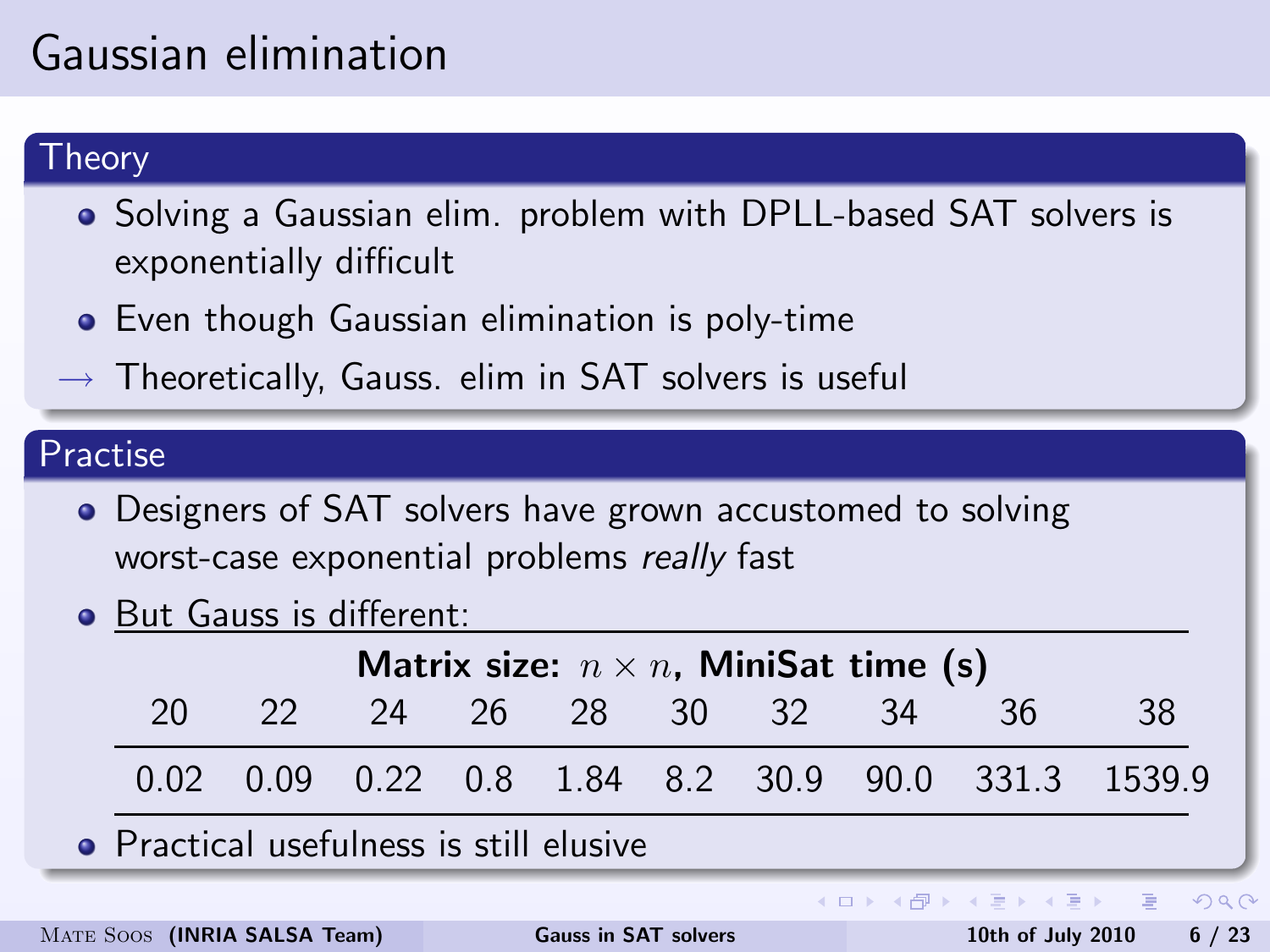## Gauss and Crypto

#### The two approaches

- Only-Gauss approach problem: too many rows needed, too large matrix
- Only-SAT approach problem: Can't "see" the matrix, can't find truths from it

A hybrid approach

Executing Gauss. elim. at every decision step in the SAT solver, we can mix the two approaches

<span id="page-6-0"></span>

MATE SOOS (INRIA SALSA Team) [Gauss in SAT solvers](#page-0-0) 10th of July 2010 7 / 23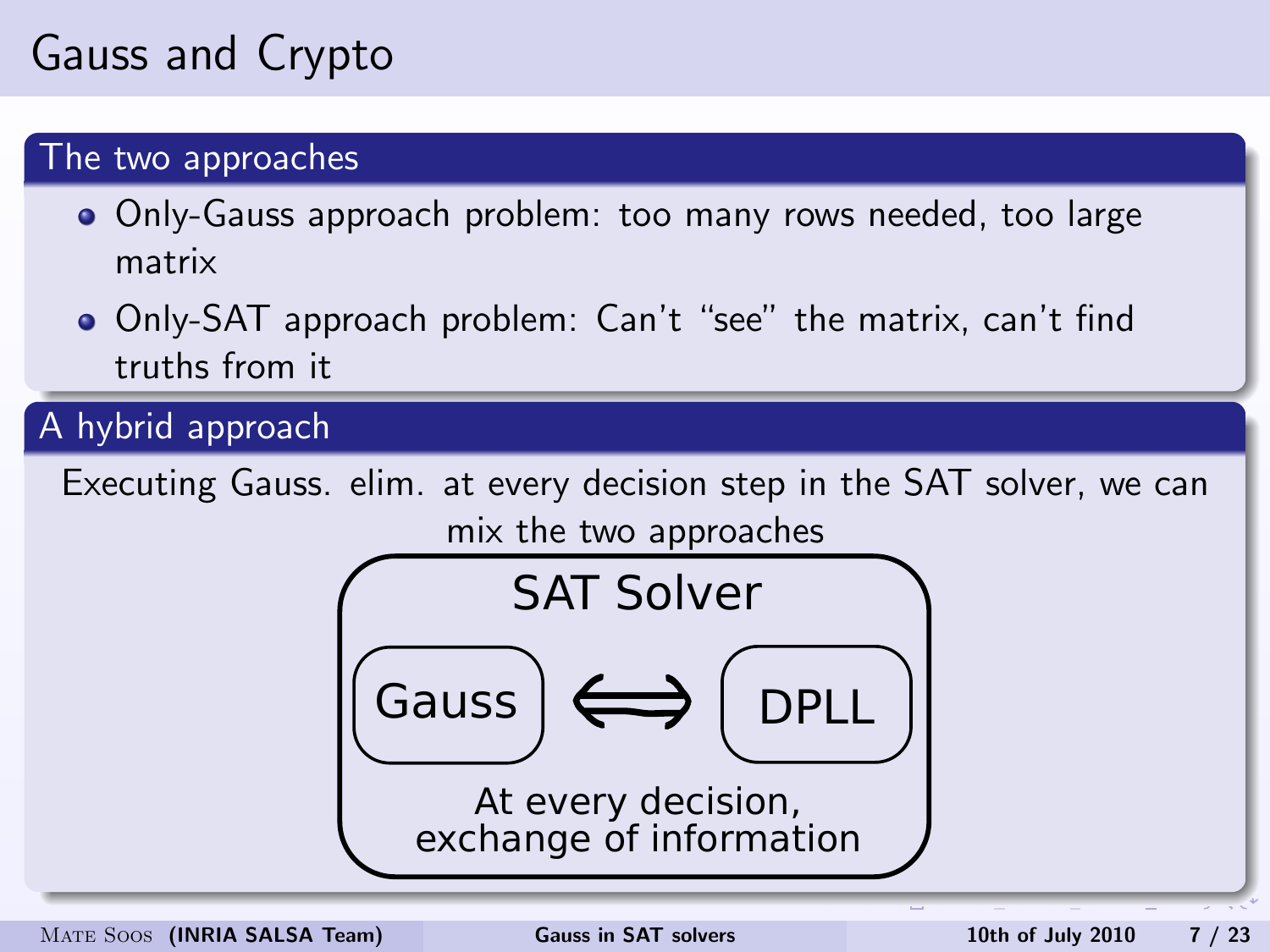### Outline

### **[Context](#page-2-0)**

- [Cryptographic problems](#page-4-0)
- **•** [Gaussian elimination](#page-5-0)

### 2 [Gaussian elimination in SAT Solvers](#page-7-0)

- [Datastructures, algorithms](#page-8-0)
- [Row and Column Elimination by XOR](#page-12-0)
- [Independent sub-matrixes](#page-13-0)
- [Skipping parts of matrix to treat](#page-15-0)

#### **[Results](#page-18-0)**

目

<span id="page-7-0"></span> $200$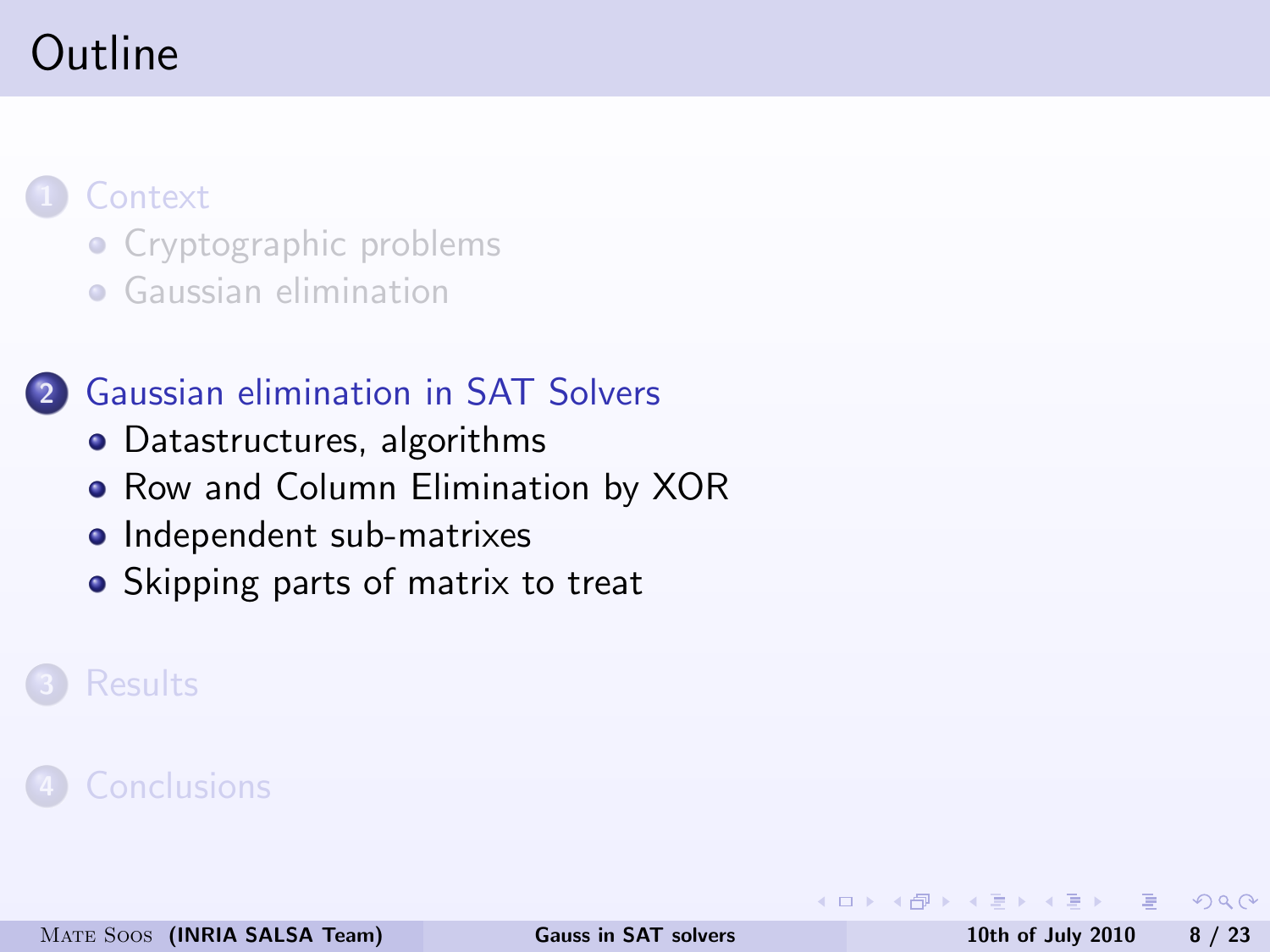| Implementation |                             |                |                                      |                                |                           |                                              |                          |                                                                        |                                      |                 |  |
|----------------|-----------------------------|----------------|--------------------------------------|--------------------------------|---------------------------|----------------------------------------------|--------------------------|------------------------------------------------------------------------|--------------------------------------|-----------------|--|
|                |                             | A-matrix       |                                      |                                | N-matrix                  |                                              |                          |                                                                        |                                      |                 |  |
|                | v10<br>$\theta$<br>$\theta$ | v8<br>$\theta$ | v9<br>1<br>1<br>$\theta$<br>$\theta$ | v12<br>1<br>1<br>1<br>$\theta$ | aug<br>$\theta$<br>1<br>1 | v10<br>1<br>$\theta$<br>$\theta$<br>$\theta$ | v8<br>1<br>$\theta$<br>1 | v9<br>$\mathbf{1}$<br>$\mathbf{1}$<br>$\overline{0}$<br>$\overline{0}$ | v12<br>1<br>1<br>1<br>$\overline{0}$ | aug<br>$\theta$ |  |

- 로

<span id="page-8-0"></span> $200$ 

 $($  ロ )  $($   $\oplus$   $)$   $($   $\oplus$   $)$   $($   $\oplus$   $)$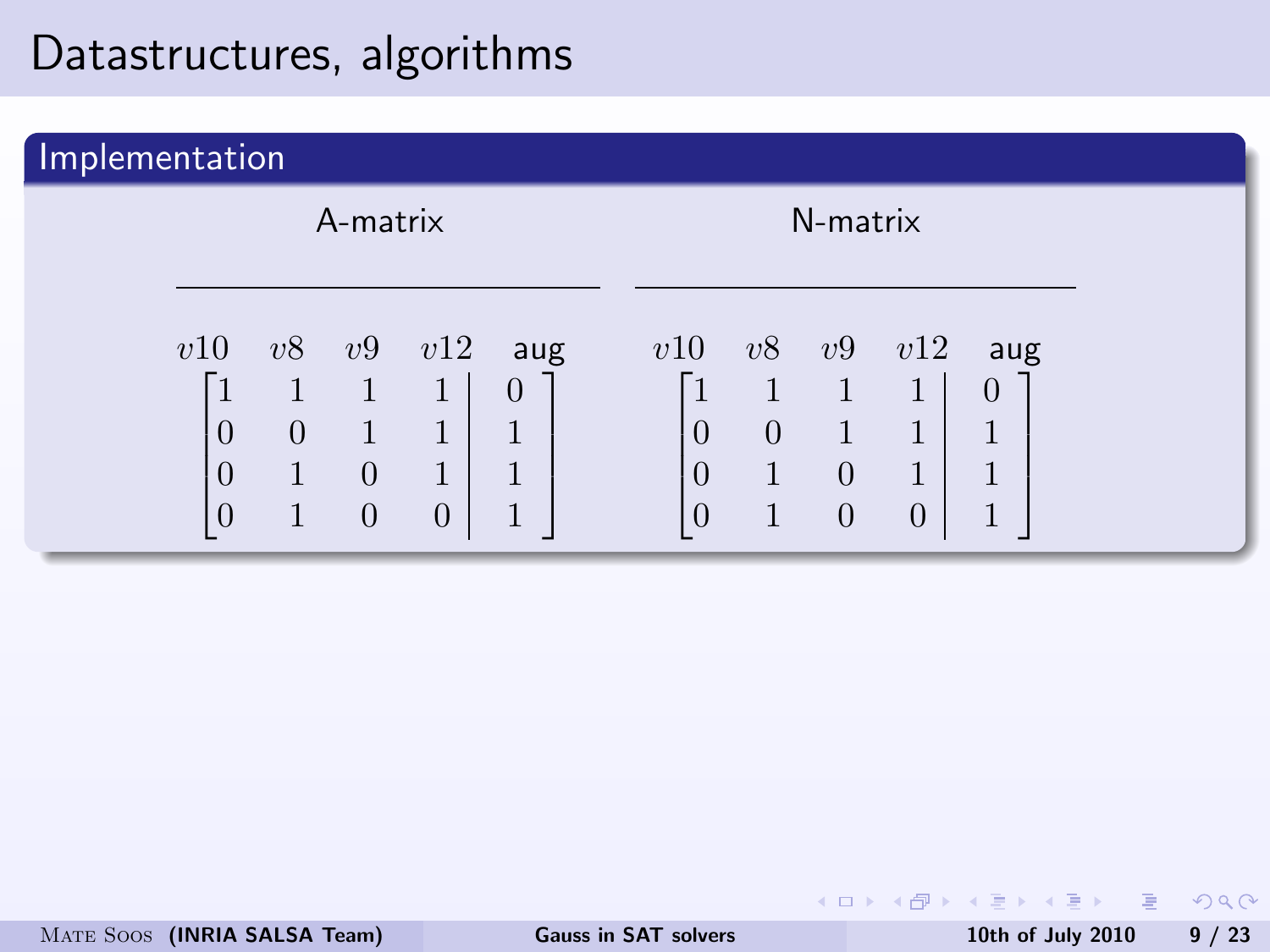| Implementation |     |    |                            |                                                       |                                       |                                  |                |                                                    |                                 |               |  |  |
|----------------|-----|----|----------------------------|-------------------------------------------------------|---------------------------------------|----------------------------------|----------------|----------------------------------------------------|---------------------------------|---------------|--|--|
|                |     |    | A-matrix                   | with $v8$ assigned to true                            |                                       |                                  | N-matrix       |                                                    |                                 |               |  |  |
|                | v10 | v8 | v9<br>$\theta$<br>$\theta$ | v12<br>$\mathbf{1}$<br>$\mathbf{1}$<br>$\overline{0}$ | aug<br>1<br>1<br>$\theta$<br>$\theta$ | v10<br>1<br>$\theta$<br>$\theta$ | v8<br>$\theta$ | v9<br>$\overline{1}$<br>$\overline{0}$<br>$\theta$ | v12<br>1<br>1<br>$\overline{0}$ | aug<br>$\cup$ |  |  |

- 로

 $OQ$ 

 $($  ロ )  $($   $\oplus$   $)$   $($   $\oplus$   $)$   $($   $\oplus$   $)$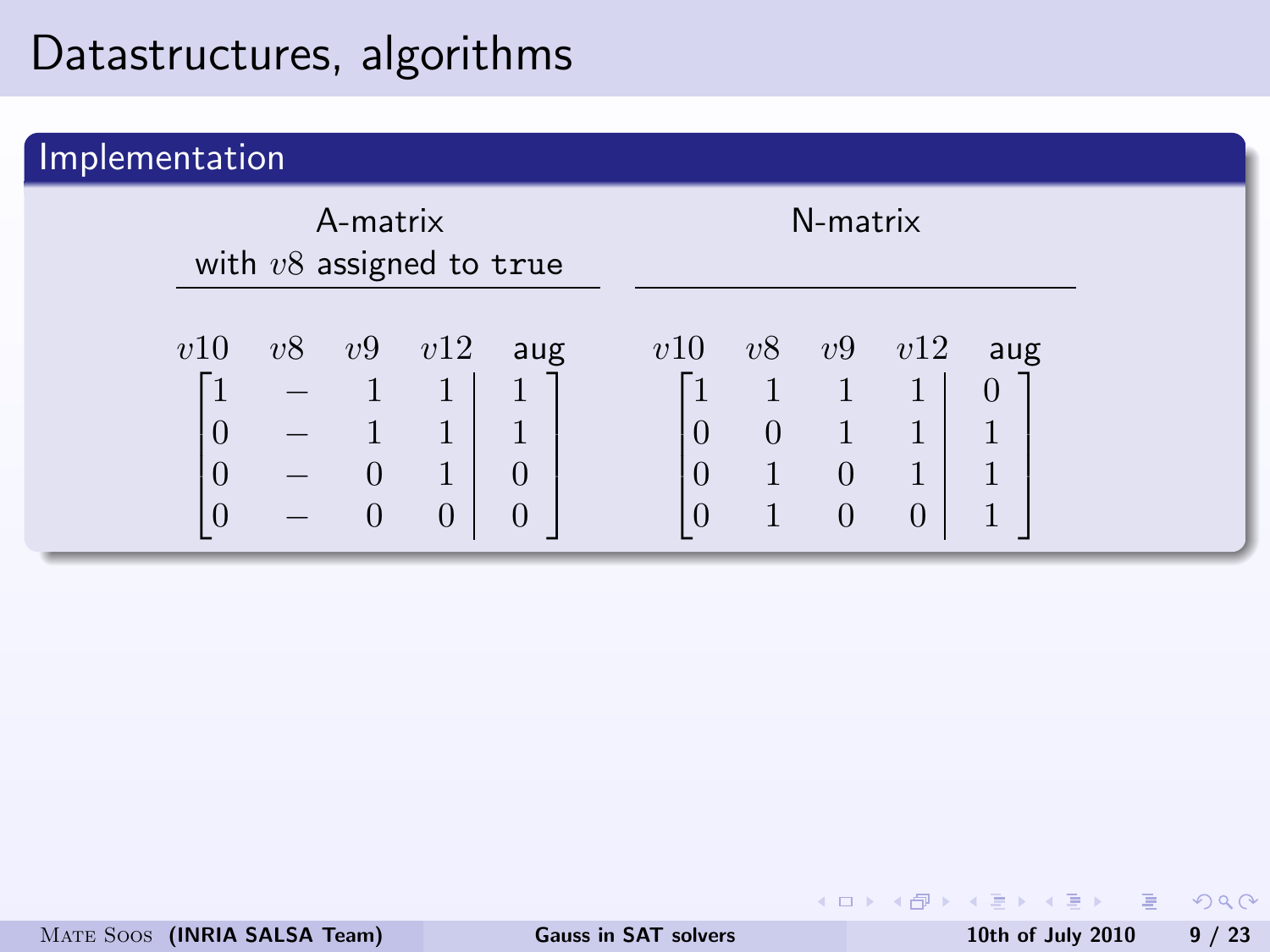| Implementation        |                                                             |                                        |                                                                                          |          |                                                                    |                                             |    |                                                    |                                                                                                 |                                            |  |
|-----------------------|-------------------------------------------------------------|----------------------------------------|------------------------------------------------------------------------------------------|----------|--------------------------------------------------------------------|---------------------------------------------|----|----------------------------------------------------|-------------------------------------------------------------------------------------------------|--------------------------------------------|--|
|                       |                                                             | A-matrix<br>with $v8$ assigned to true |                                                                                          | N-matrix |                                                                    |                                             |    |                                                    |                                                                                                 |                                            |  |
| Resulting xor-clause: | v10<br>$\overline{0}$<br>$\boldsymbol{0}$<br>$\overline{0}$ | v8                                     | v9<br>$\begin{array}{cccc} - & 1 & 1 \\ - & 1 & 1 \\ - & 0 & 1 \\ - & 0 & 0 \end{array}$ | v12      | aug<br>$\,1$<br>$\overline{1}$<br>$\overline{0}$<br>$\overline{0}$ | v10<br>$\mathbf{1}$<br>0<br>$v8 \oplus v12$ | v8 | v9<br>$\begin{matrix} 1 & 1 \\ 0 & 1 \end{matrix}$ | v12<br>$\mathbf{1}$<br>1<br>$\begin{array}{ccc ccc} 0 & 1 & 0 & 1 \\ 0 & 1 & 0 & 0 \end{array}$ | aug<br>$\theta$<br>$1\,$<br>$\overline{1}$ |  |

 $($  ロ )  $($   $\oplus$   $)$   $($   $\oplus$   $)$   $($   $\oplus$   $)$ 

一面

 $2Q$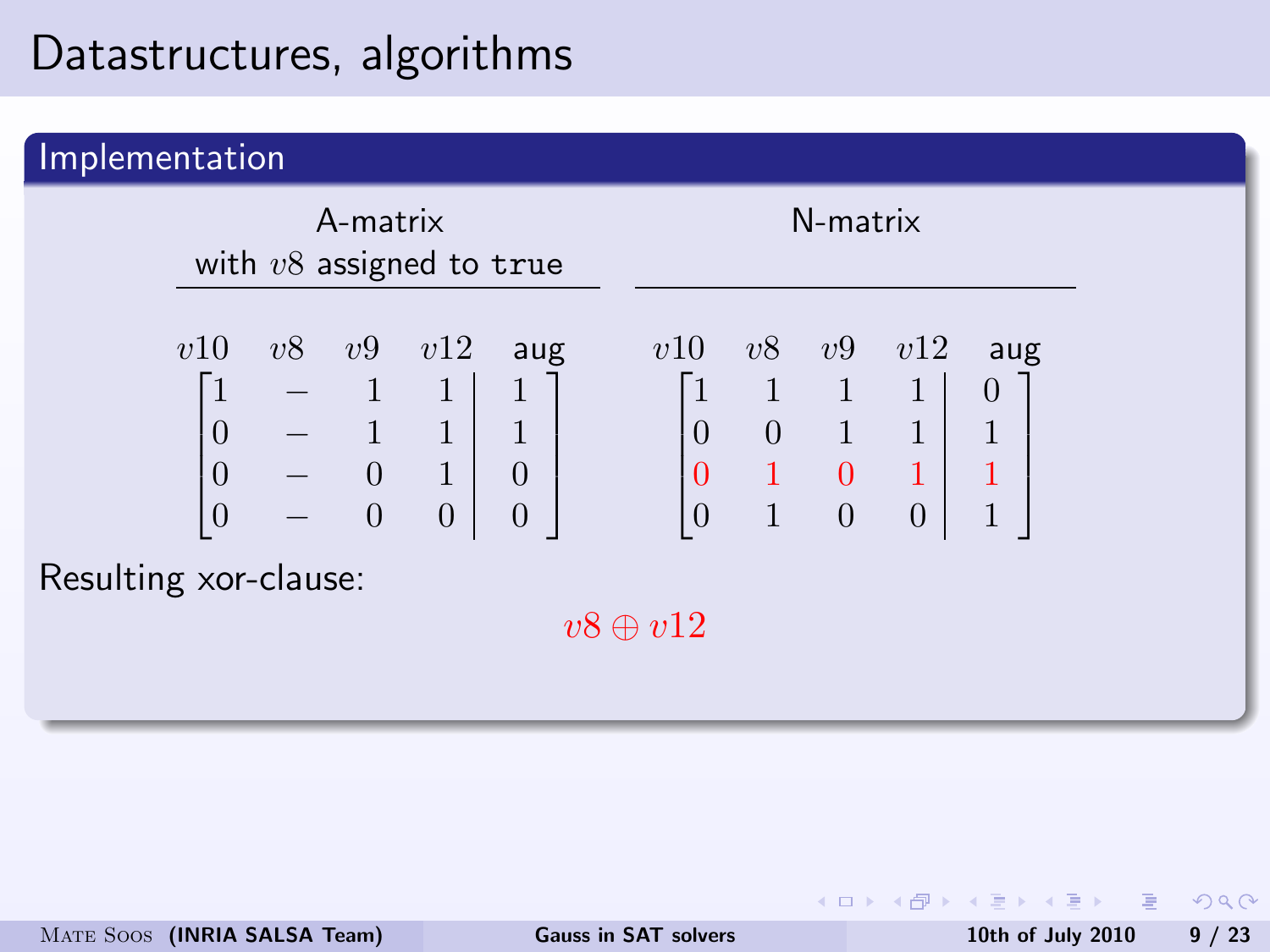| Implementation                                                                                                                                                                  |                                                                                                                                                                                                                                                              |  |
|---------------------------------------------------------------------------------------------------------------------------------------------------------------------------------|--------------------------------------------------------------------------------------------------------------------------------------------------------------------------------------------------------------------------------------------------------------|--|
| A-matrix<br>with $v8$ assigned to true                                                                                                                                          | N-matrix                                                                                                                                                                                                                                                     |  |
| $v8 \quad v9 \quad v12$<br>v10<br>aug<br>$\begin{bmatrix} 1 & - & 1 & 1 & 1 \ 0 & - & 1 & 1 & 1 \ 0 & - & 0 & 1 & 0 \ 0 & - & 0 & 0 & 0 \end{bmatrix}$<br>Resulting xor-clause: | v8<br>v10<br>v9<br>v12<br>aug<br>$\begin{bmatrix} 1 & 1 & 1 & 1 \\ 0 & 0 & 1 & 1 \\ 0 & 1 & 0 & 1 \\ 0 & 1 & 0 & 0 \end{bmatrix}$<br>$\theta$<br>$\overline{1}$<br>$\begin{pmatrix} 1 \\ 1 \end{pmatrix}$<br>$v12 = \texttt{false} \leftarrow v8 \oplus v12$ |  |

∴ œ

<span id="page-11-0"></span> $2990$ 

 $($  ロ )  $($   $\oplus$   $)$   $($   $\oplus$   $)$   $($   $\oplus$   $)$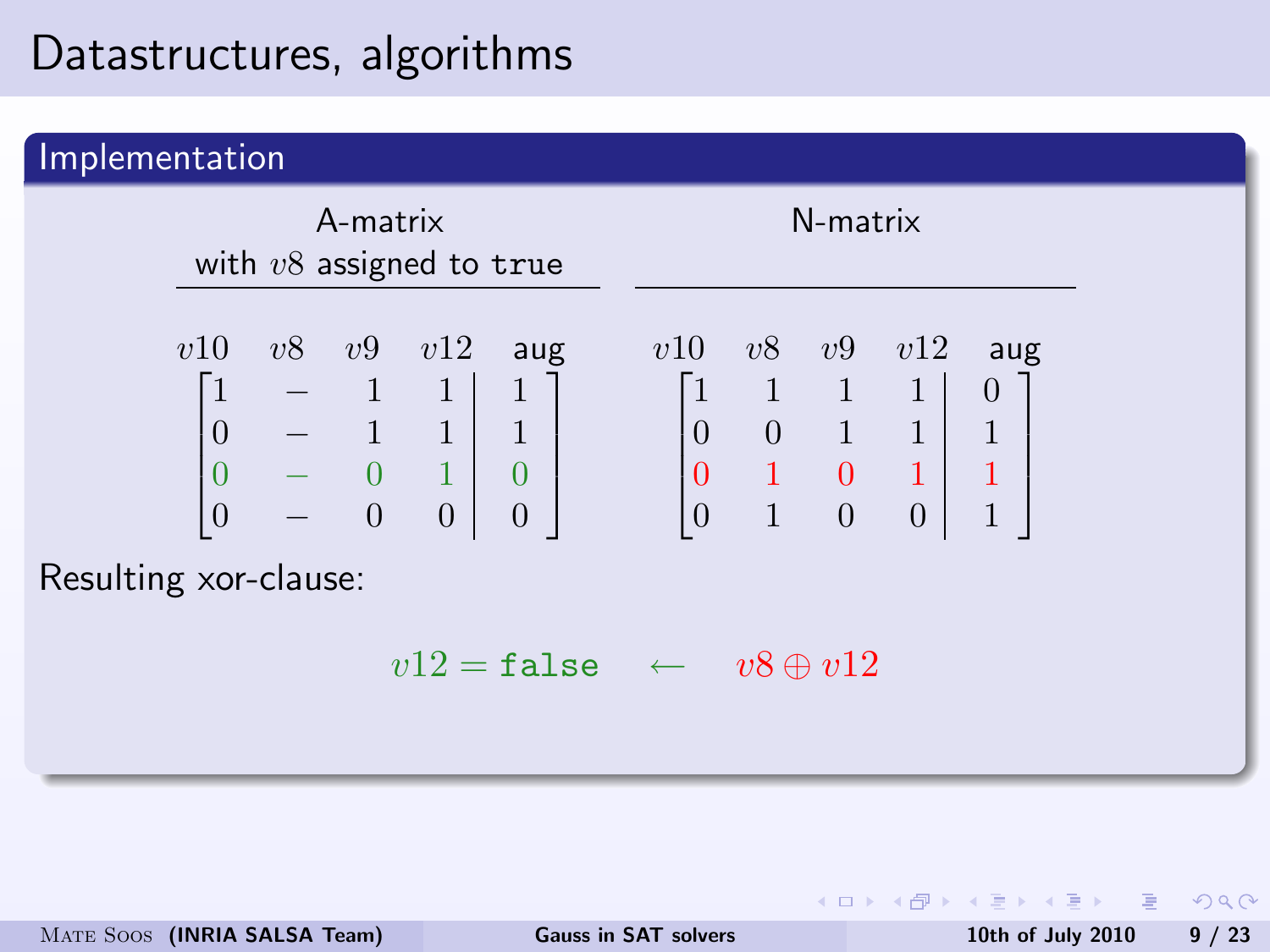### Row and Column Elimination by XOR — RCX

#### Example

**•** If variable  $a$  is not present anywhere but in 2 XOR-s:

 $a \oplus b \oplus c \oplus d = \mathtt{false}$  $a \oplus f \oplus q \oplus h = \mathtt{false}$ 

 $\bullet$  Then we can remove a, the two XOR-s, and add the XOR:

<span id="page-12-0"></span> $f \oplus g \oplus h \oplus b \oplus c \oplus d = \texttt{false}$ 

#### Theory

- **•** This is variable elimination at the XOR-level
- It is equivalent to VE at CNF level
- **But it doesn't make sense to do this at CNF level:** 
	- $\rightarrow$  results in far more (and larger) clauses
- F[o](#page-11-0)r us it helps: re[m](#page-18-0)ov[e](#page-7-0)s1 column  $(a)$  $(a)$  $(a)$  and [on](#page-11-0)[e r](#page-13-0)o[w](#page-12-0) [f](#page-13-0)[ro](#page-11-0)m [t](#page-13-0)[h](#page-6-0)e ma[trix](#page-25-0)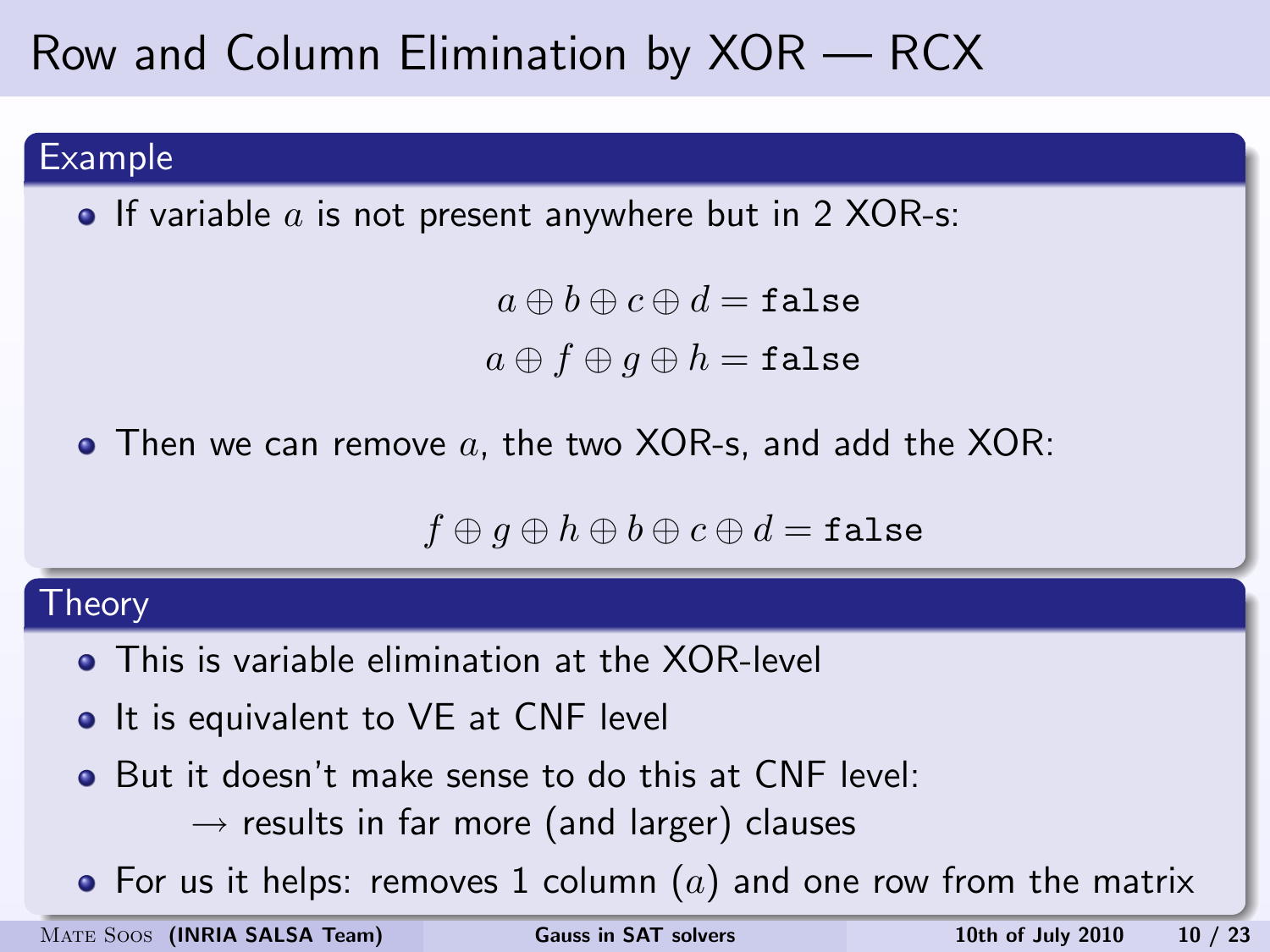### Independent sub-matrixes

#### Reasoning

- Gaussian elimination is approx.  $O(nm^2)$  algorithm
- Making two smaller matrixes from one bigger one leads to speedup
- If matrix has non-connected components, cutting up is orthogonal to algorithm output



<span id="page-13-0"></span>つくい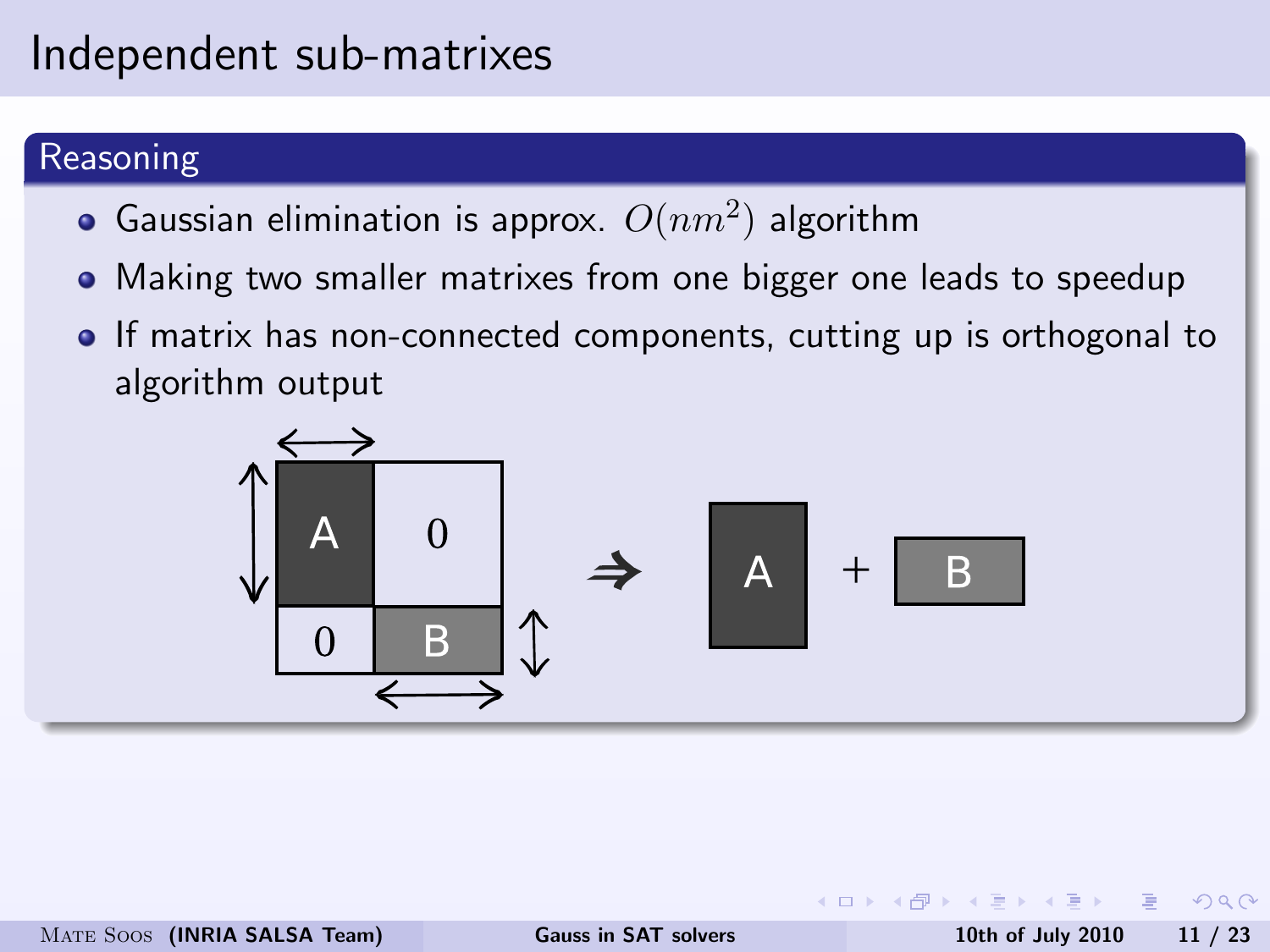### Independent sub-matrixes

#### Algorithm

Let us build a graph from the XOR-s:

- Vertexes are the variables
- Edge runs between two vertexes if they appear in an XOR
- Independent graph components are extracted

#### Advantages

- In case of 2 roughly equal independent sub-matrixes:  $cnm^2 \rightarrow 2c'(n/2)(m/2)^2 = c'nm^2/4$
- Better understanding of problem structure:
	- E.g. number of shift registers in a cipher
	- Number of S-boxes in cipher
	- **•** Problem similarities

 $\Omega$ 

イロト イ押 トイヨ トイヨ トーヨ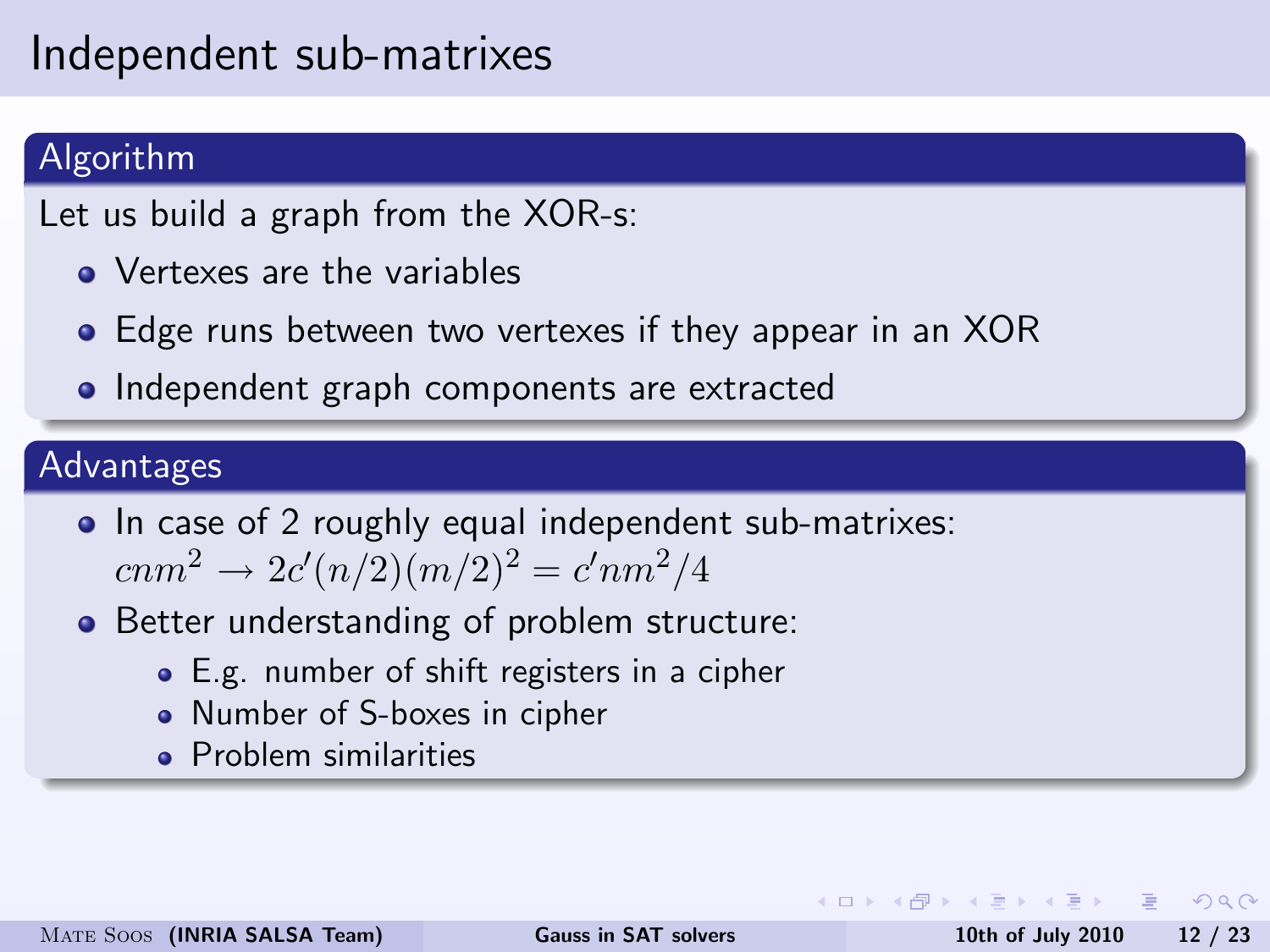### Not treating parts of the matrix

#### Reasoning

- Let's assume the leftmost column updated is the  $c^{th}$
- Let's assume the topmost "1" in this column was in row  $r$
- $\bullet$  Then, the rows above r cannot have changed their leading 1

#### Example



<span id="page-15-0"></span>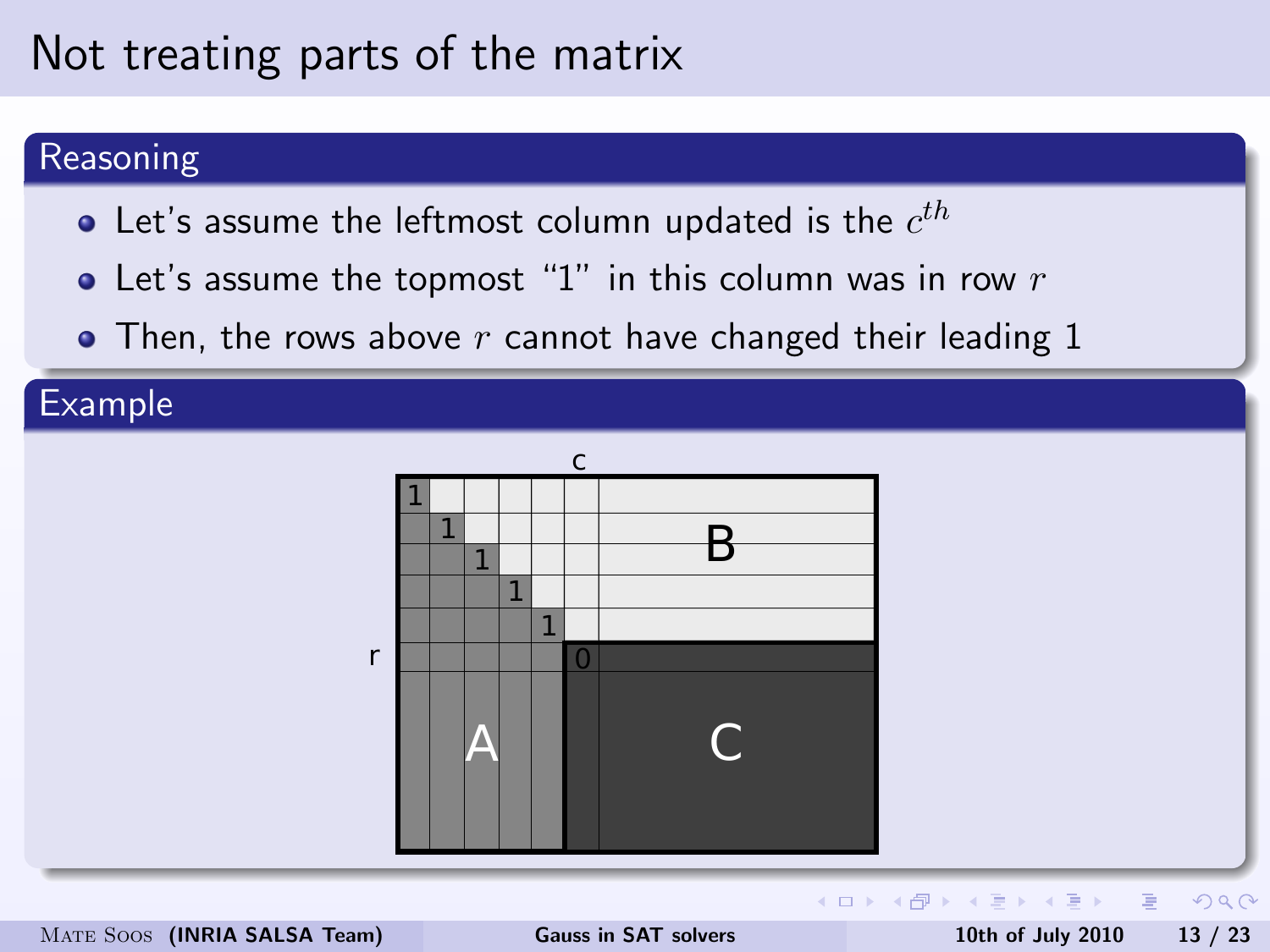### Auto turn-off

- **If Gauss. doesn't bring enough benefits, it is switched off**
- Performance is measured by percentage of times confl/prop is generated
- Conflict is preferred we can return immediately

KO → KA → KE → KE → E → AQA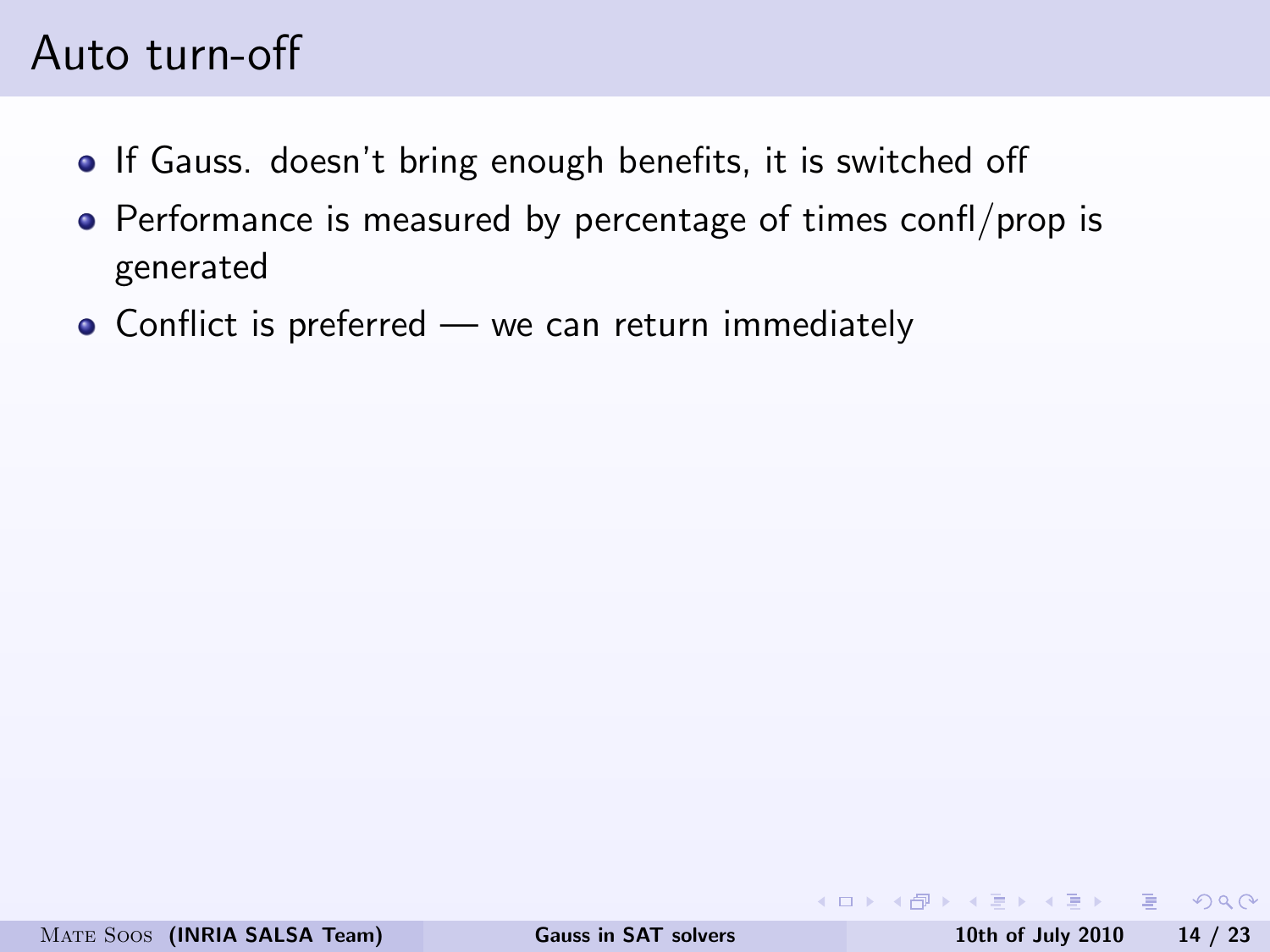### More efficient data structure

#### Data structure

- $\bullet$  Bits are packed faster row xor/swap
- Augmented column is non-packed faster checking
- Two matrixes are stored as an interlaced continuous array
- $A[0][0] \ldots A[0][n], N[0][0] \ldots N[0][n], \ldots A[m][0] \ldots N[m][n]$



#### Advantages

- When doing row-xor both matrixes' rows are xor-ed
- When doing row-swap both matrixes' rows are swapped
- We can now operate on one continuous data in both operations

<span id="page-17-0"></span>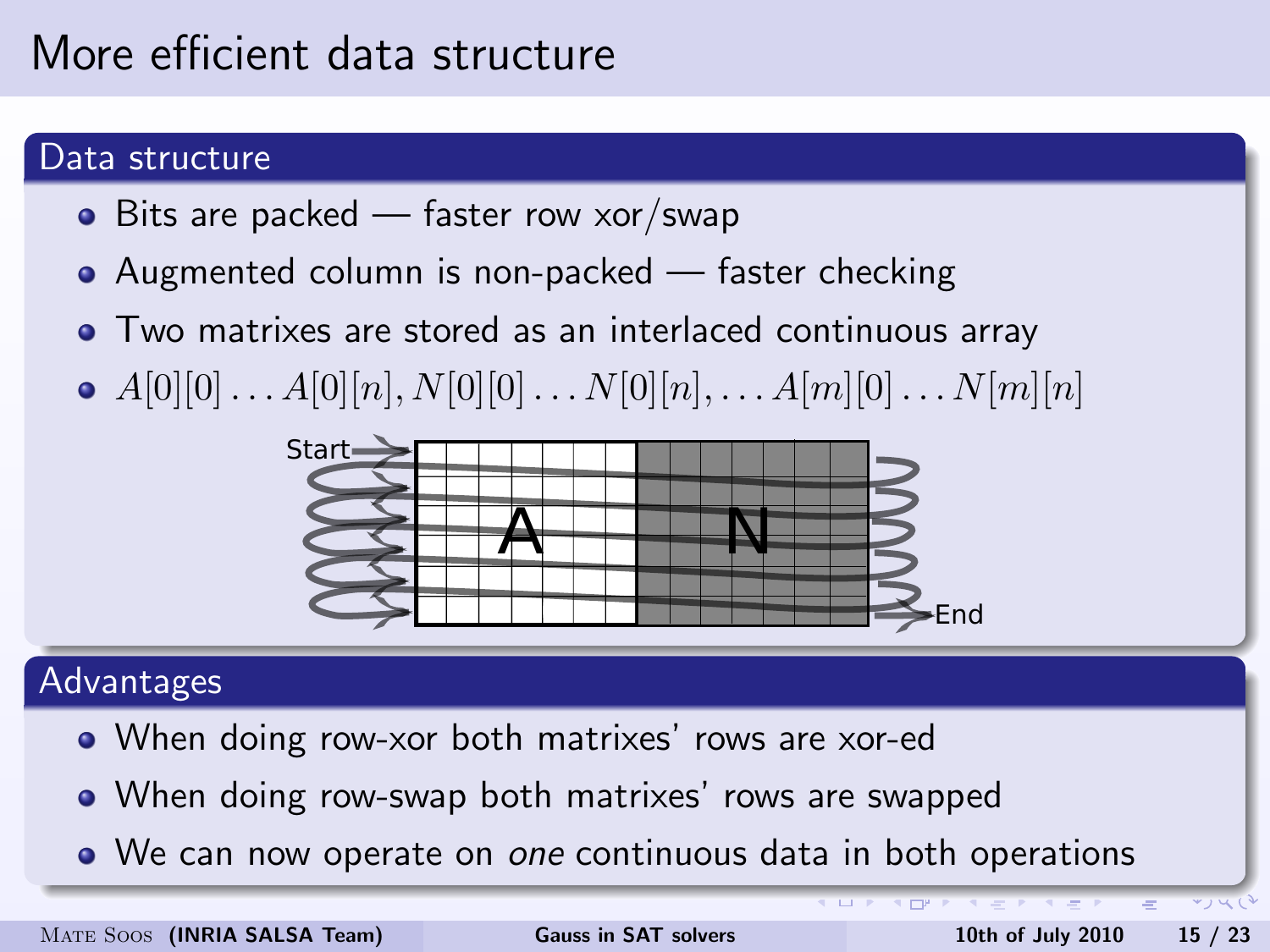### Outline

### **[Context](#page-2-0)**

- [Cryptographic problems](#page-4-0)
- **•** [Gaussian elimination](#page-5-0)

#### 2 [Gaussian elimination in SAT Solvers](#page-7-0)

- [Datastructures, algorithms](#page-8-0)
- [Row and Column Elimination by XOR](#page-12-0)
- [Independent sub-matrixes](#page-13-0)
- [Skipping parts of matrix to treat](#page-15-0)

### **[Results](#page-18-0)**

目

<span id="page-18-0"></span> $200$ 

∢ ロ ▶ ( 伊 ) ( ミ ) ( ミ )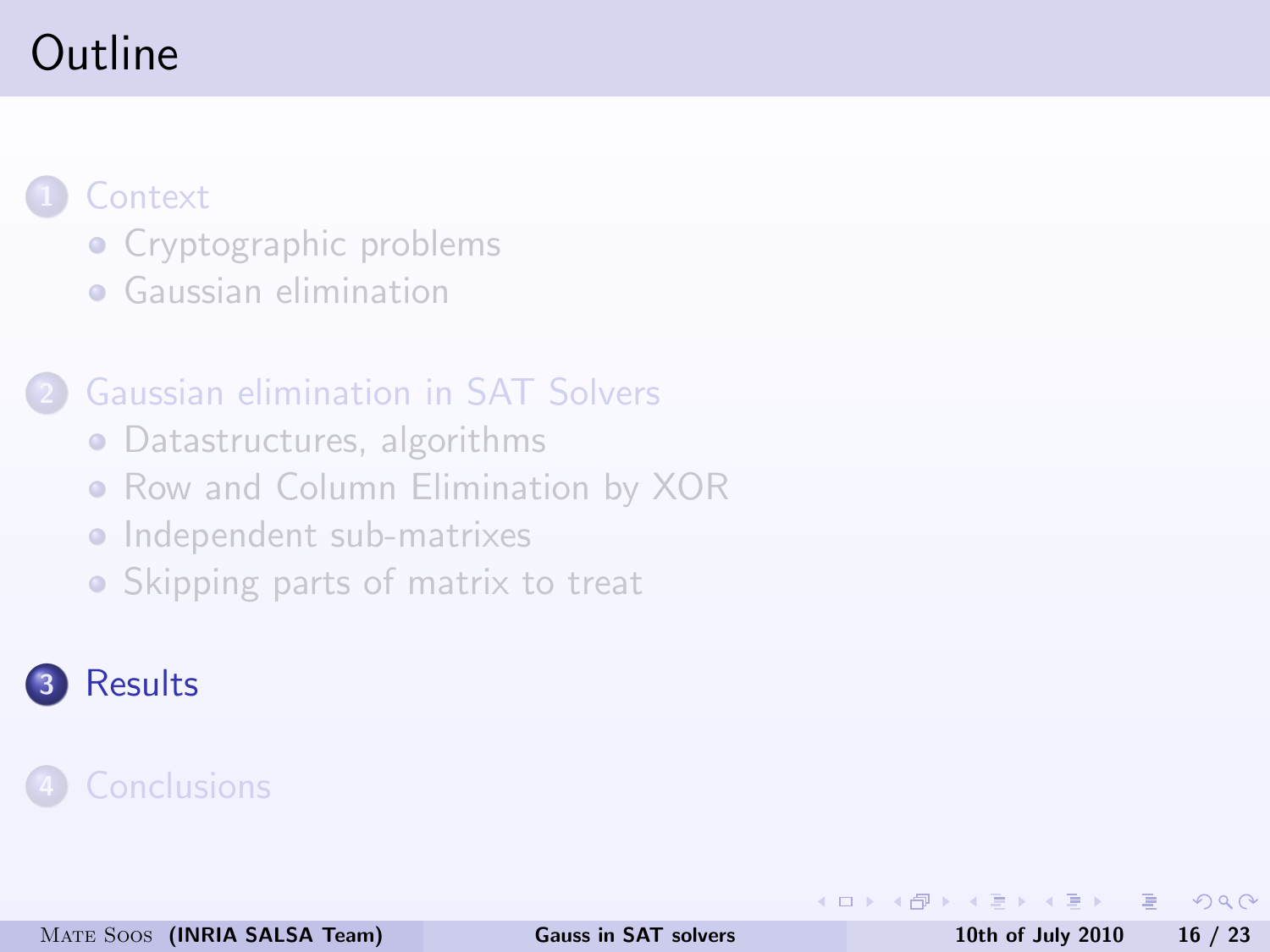### Results overview

#### Before: "Extending SAT Solvers to Cryptographic Problems"

- Worked only on few instances
- **Had to be tuned for each instance**
- Gave approx.  $5-10\%$  speedup

#### Now: "Enhanced Gaussian Elimination in DPLL-based SAT Solvers"

- Matrix discovery is automatic
- Less tuning necessary turn-off is automatic
- Works on more types of instances
- Gives up to  $30\% 45\%$  speedup

 $200$ 

 $\sqrt{m}$  )  $\sqrt{m}$  )  $\sqrt{m}$  )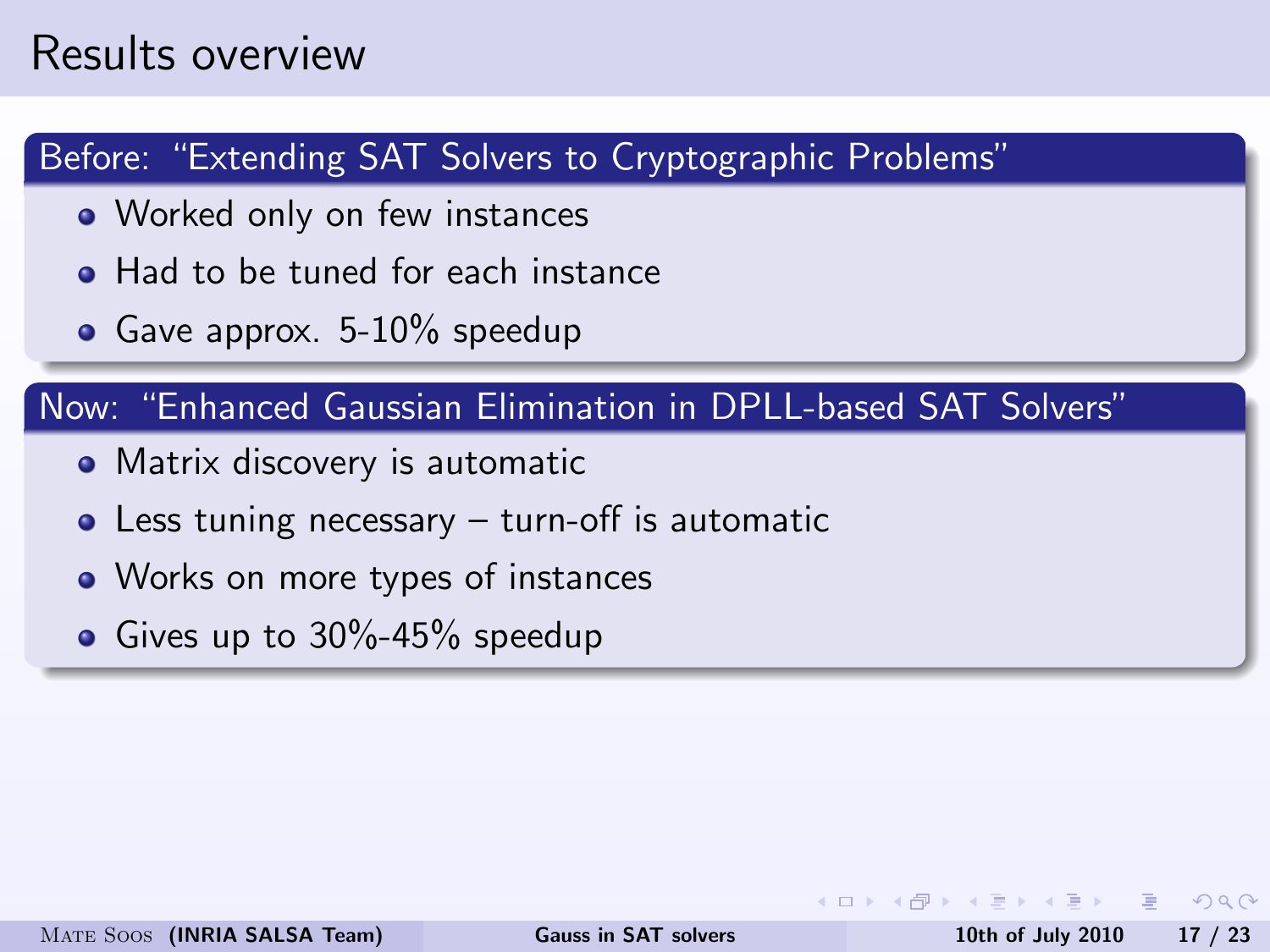| <b>Bivium</b>       |       |       |       |       |       |       |  |  |  |  |
|---------------------|-------|-------|-------|-------|-------|-------|--|--|--|--|
| no. help bits       | 55    | 54    | 53    | 52    | 51    | 50    |  |  |  |  |
| no $RCX + no$ Gauss | 0.69  | 1.26  | 1.38  | 2.19  | 6.25  | 10.40 |  |  |  |  |
| $RCX + no Gauss$    | 0.65  | 0.89  | 1.30  | 2.36  | 5.76  | 8.87  |  |  |  |  |
| no $RCX + Gauss$    | 0.55  | 0.91  | 1.06  | 1.89  | 3.87  | 7.76  |  |  |  |  |
| $RCX + Gauss$       | 0.52  | 0.69  | 0.90  | 1.85  | 3.81  | 6.20  |  |  |  |  |
| Vars removed on avg | 36.27 | 36.42 | 37.30 | 37.07 | 38.32 | 37 94 |  |  |  |  |

Table: Avg. time (in sec.) to solve 100 random problems

K ロ > K @ > K ミ > K ミ > → ミ → 9 Q @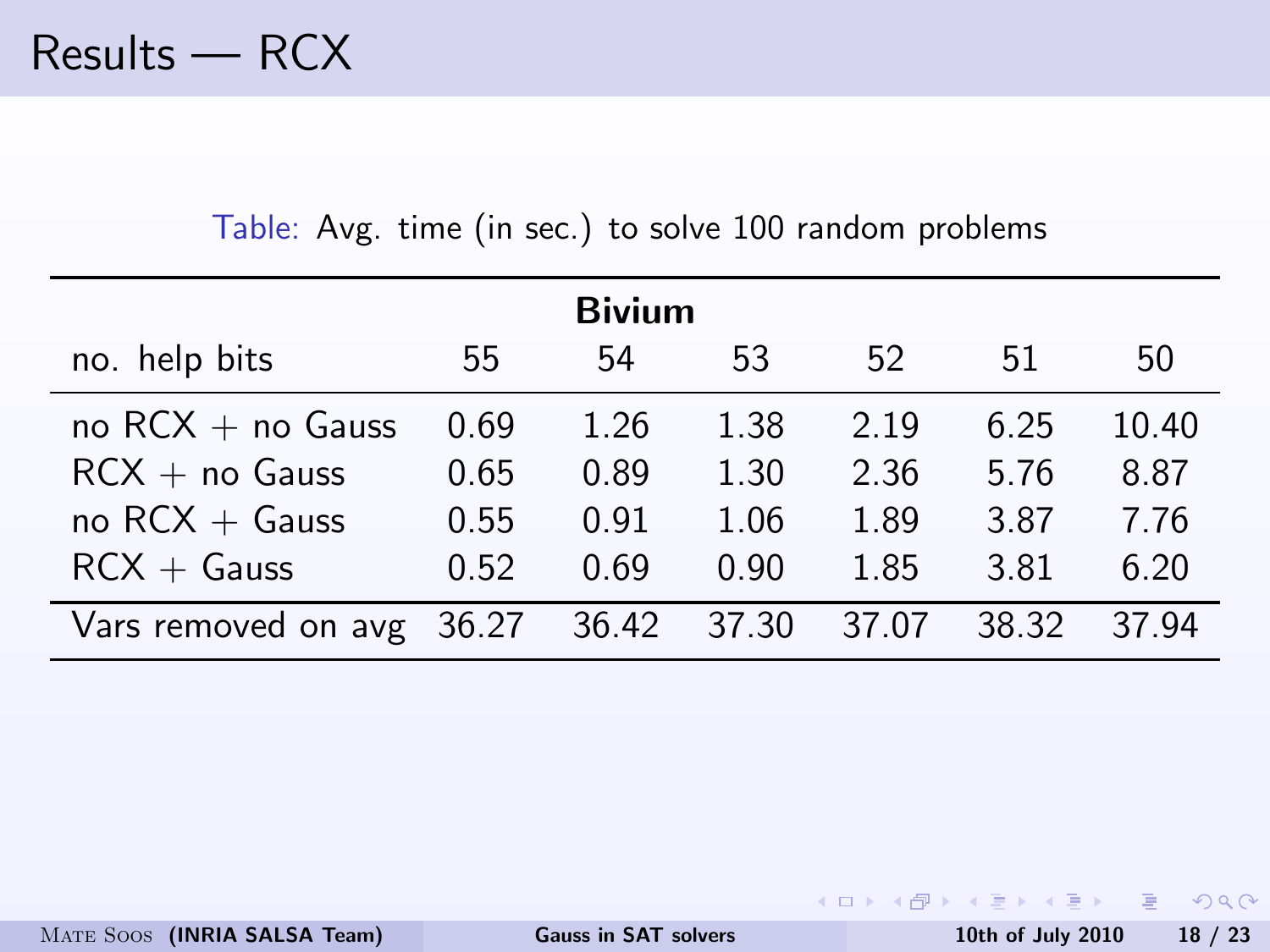|               |       | <b>Bivium</b>  |        |        |        |
|---------------|-------|----------------|--------|--------|--------|
| no. help bits | 54    | 53             | 52     | 51     | 50     |
| <b>RCX</b>    | 0.89  | 1.30           | 2.36   | 5.76   | 8.87   |
| $Gauss+RCX$   | 0.69  | 0.90           | 1.85   | 3.81   | 6.20   |
|               |       | <b>Trivium</b> |        |        |        |
| no. help bits | 157   | 156            | 155    | 154    | 153    |
| <b>RCX</b>    | 66.57 | 86.42          | 146.17 | 261.75 | 472.27 |
| Gauss+RCX     | 40.57 | 68.16          | 84.13  | 146.35 | 259.07 |

Table: Avg. time (in sec.) to solve 100 random problems

K ロ > K @ > K 할 > K 할 > → 할 → 9 Q Q\*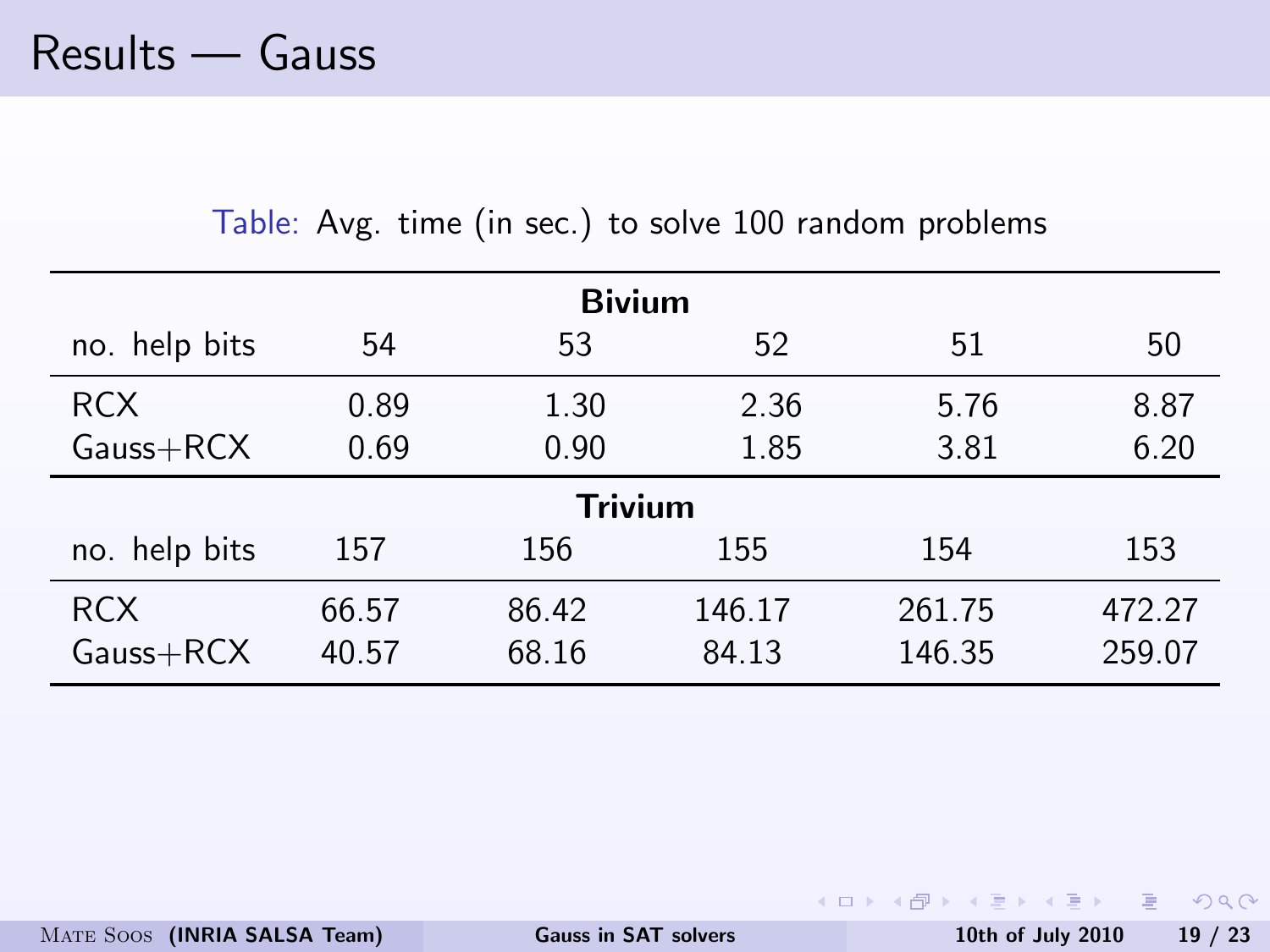| HiTag2             |        |       |        |        |        |         |  |  |  |  |
|--------------------|--------|-------|--------|--------|--------|---------|--|--|--|--|
| no. help bits 15   | 14     | 13    | 12     | 11     | 10     | 9       |  |  |  |  |
| <b>RCX</b><br>4.78 | 11.73  | 30.70 | 76.44  | 233.61 | 719.86 | 1666.99 |  |  |  |  |
| Gauss $+$ RCX 4.76 | 11.64  | 29.03 | 77.19  | 220.64 | 701.46 | 1636.77 |  |  |  |  |
| Grain              |        |       |        |        |        |         |  |  |  |  |
| no. help bits      | 109    |       | 108    | 107    |        | 106     |  |  |  |  |
| <b>RCX</b>         | 168.51 |       | 291.29 |        | 540.14 | 1123.08 |  |  |  |  |
| $Gauss+RCX$        | 193.09 |       | 359.58 | 608.47 |        | 1133.75 |  |  |  |  |

Table: Avg. time (in sec.) to solve 100 random problems

KED KAPD KIDD KIDD I DAG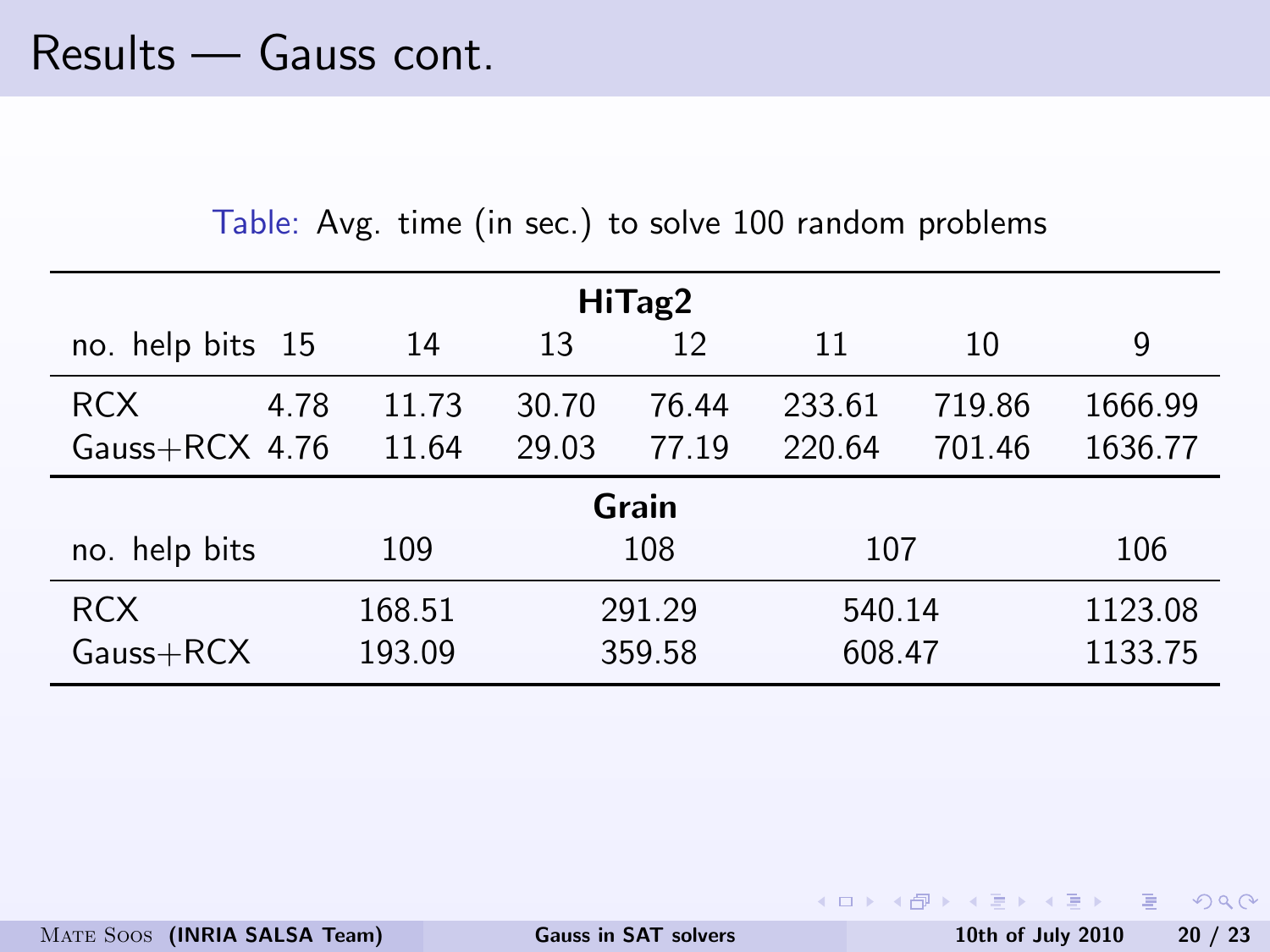### Outline

### **[Context](#page-2-0)**

- [Cryptographic problems](#page-4-0)
- **•** [Gaussian elimination](#page-5-0)

#### 2 [Gaussian elimination in SAT Solvers](#page-7-0)

- [Datastructures, algorithms](#page-8-0)
- [Row and Column Elimination by XOR](#page-12-0)
- [Independent sub-matrixes](#page-13-0)
- [Skipping parts of matrix to treat](#page-15-0)

### **[Results](#page-18-0)**

### **[Conclusions](#page-23-0)**

目

<span id="page-23-0"></span> $200$ 

∢ ロ ▶ ( 伊 ) ( ミ ) ( ミ )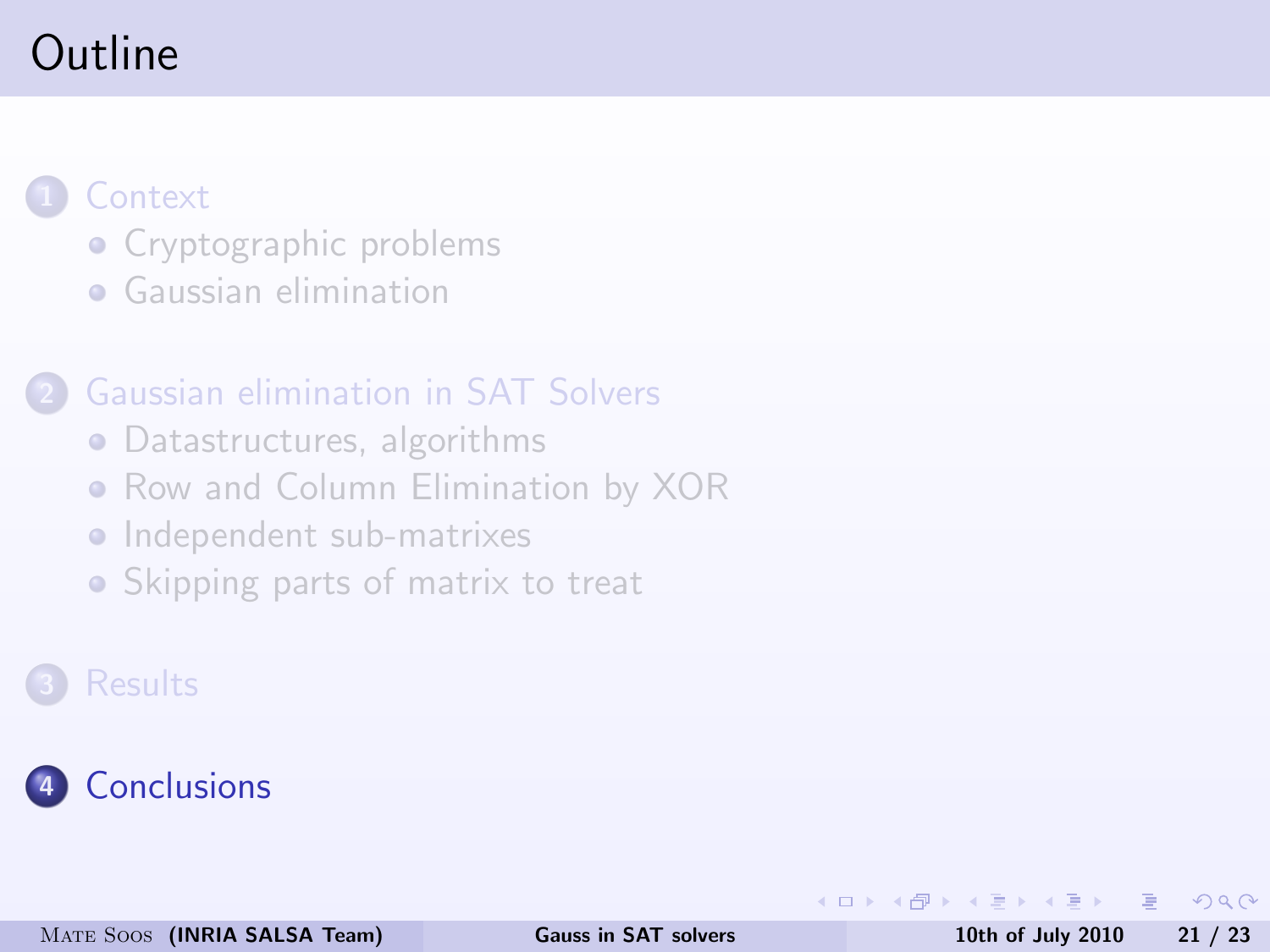### **Conclusions**

### **Conclusions**

- Gaussian elimination can bring benefits for specific applications
- Better understanding of the problem could be gained

#### Possible future work

- Automatic cut-off value finding
- Better heuristics to decide when to execute Gaussian elim.
- Add support for sparse matrix representation

 $\Omega$ 

 $\langle \bigcap \mathbb{P} \rangle$   $\rightarrow$   $\exists$   $\rightarrow$   $\langle \bigcap \mathbb{P} \rangle$